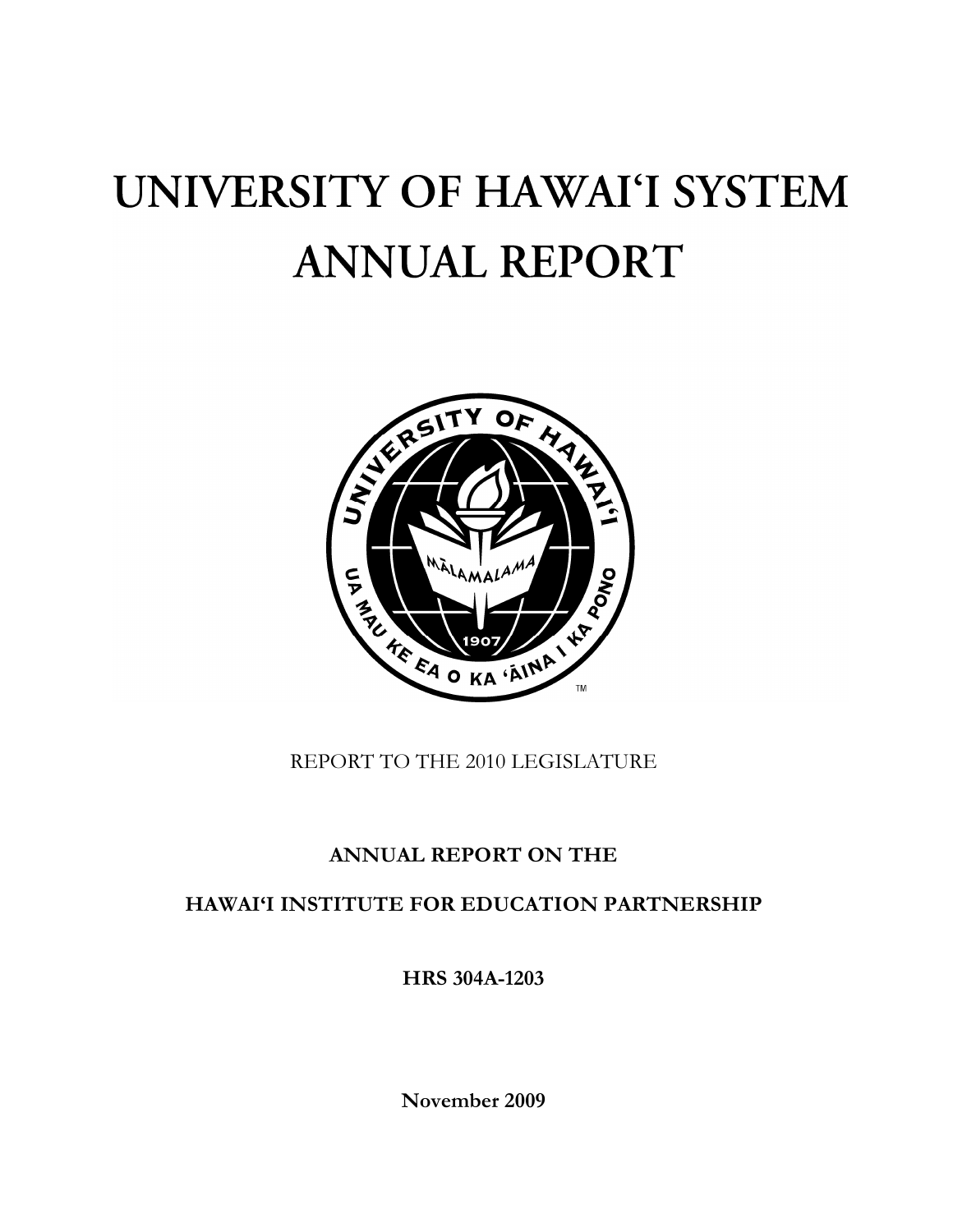#### **HAWAI'I INSTITUTE FOR EDUCATIONAL PARTNERSHIPS REPORT TO THE HAWAI'I LEGISLATURE**

#### **2010**

#### PREPARED BY CHRISTINE SORENSEN, DEAN COLLEGE OF EDUCATION, UNIVERSITY OF HAWAI'I AT MĀNOA

This report is submitted in compliance with Hawai'i Revised Statutes 304A-1203, Center on Teacher Education.

The Hawai'i Institute for Educational Partnerships (HIEP) was created in 1986 as part of the University of Hawai'i at Mānoa, College of Education's (COE) work with the National Network for Educational Renewal (NNER) for the purpose of facilitating closer working relationships between the COE and the Hawaii State Department of Education (DOE) and seeking "simultaneous renewal" for all partners. The Institute took its current name in 1998 when the law was changed to reflect changes in the partnerships. There are three partners that make up HIEP: the UH Mānoa College of Education (COE), the Hawai'i Department of Education (DOE), and the UH Mānoa Colleges of Arts and Sciences (CAS).

The NNER is a nationwide network of institutions organized by John Goodlad and associates at the University of Washington in Seattle. The network institutions are committed to simultaneous improvement of teacher education programs and education in the public schools. COE committed to the NNER renewal agenda and the broad definition of the mission of public education: preparing citizens for a democratic society; nurturing the intellectual, social, and emotional growth of students; providing equal educational opportunity for all students; and assuming responsibility for the quality of our schools.

The HIEP also participated in the past with NNER sister organization, the Institute for Educational Inquiry (IEI). The IEI is an independent, nonprofit corporation founded in 1992 by John Goodlad. The Institute conducts extensive professional development programs on a wide range of educational issues that bring together P-12, colleges of education, and arts and sciences faculty.

In the last several years, the COE has made organizational changes to strengthen teacher preparation and to institutionalize the HIEP and other partnerships. Most notably, the COE created the Institute for Teacher Education (ITE) to provide oversight of all teacher education programs in the COE. This organization enabled the COE to stabilize and strengthen staffing for partnership activities. In addition, the College established and now maintains with its own resources, the Mānoa Partnerships initiative.

Financial support for HIEP is exclusively provided by the College of Education. The Hawai'i Department of Education and College of Arts and Sciences partners have not provided any financial support for HIEP activities for the past several years. The College of Education has withdrawn from participation in NNER and IEI due to budget reductions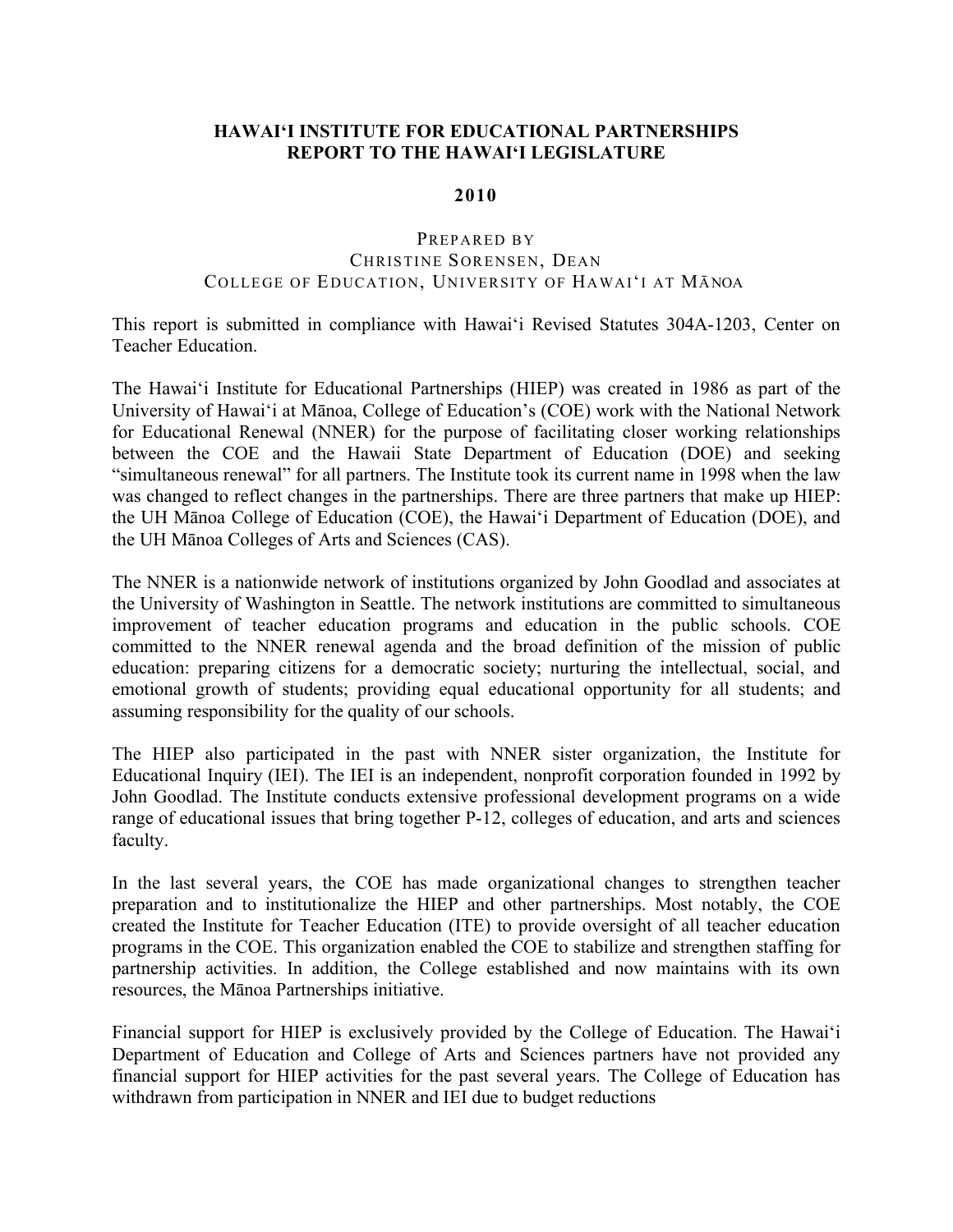Given the recent history, the institutionalization of HIEP purposes within the College of Education, and current and projected financial constraints on former HIEP partners, we respectfully request that the Hawai'i State Legislature sunset the Center on Teacher Education legislation.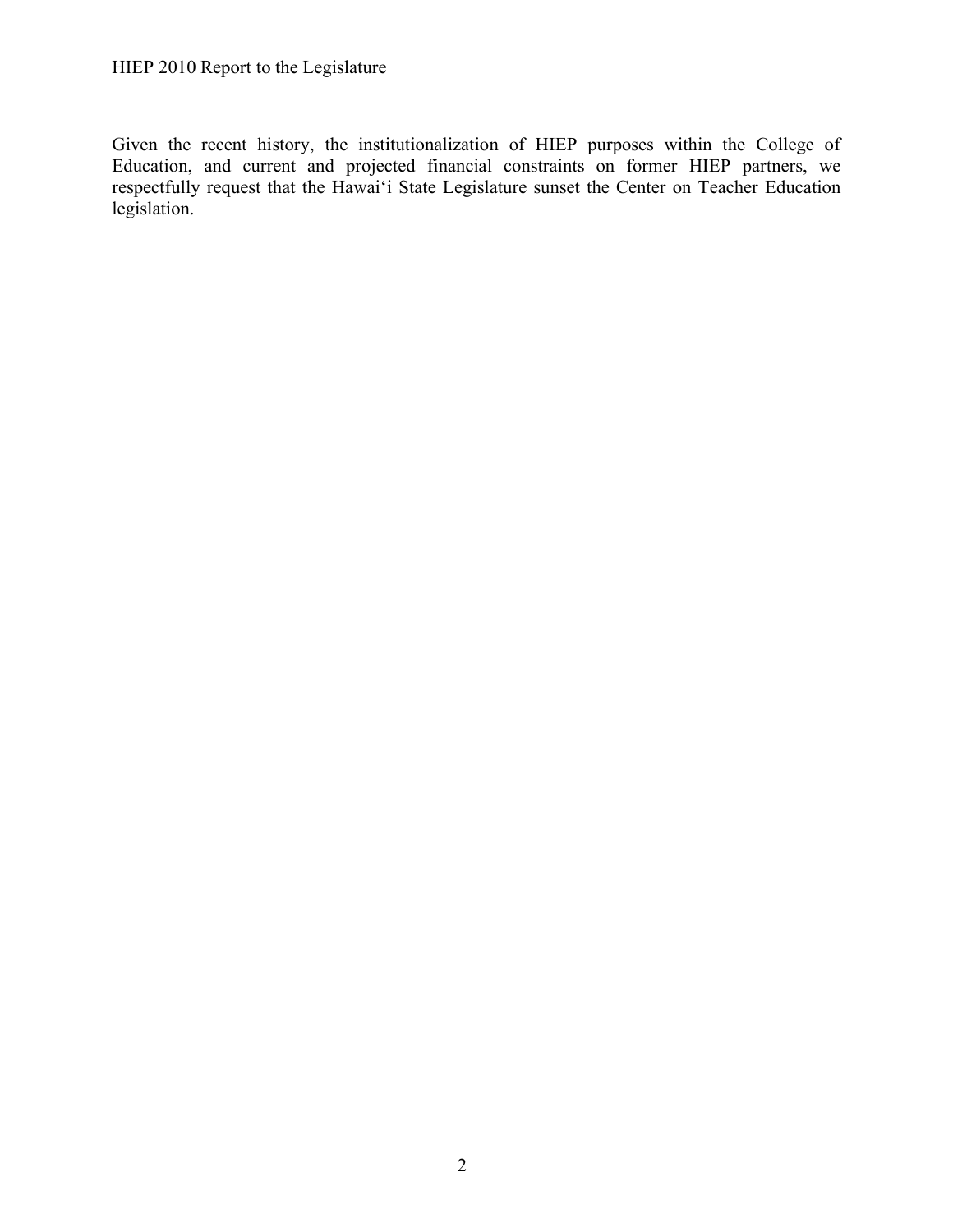#### **SETTING:** COLLEGE OF EDUCATION, UNIVERSITY OF HAWAI'I AT MĀNOA HAWAI'I INSTITUTE FOR EDUCATIONAL PARTNERSHIPS (HIEP)

**SETTING CONTACT(S):** CHRISTINE SORENSEN, DEAN

The following highlights HIEP accomplishments and challenges in 2009.

#### **Mānoa Partnerships**

The Mānoa Partnership (MP) program originally developed under HIEP provides opportunities for UH Mānoa students to collaborate with each other, with faculty, with K–12 schools, and with the wider community. Mānoa Partnerships has recently focused on developing a pipeline into teaching for candidates in other colleges on the Mānoa campus and in community colleges. Anticipated outcomes include higher retention rates for undergraduate students, research possibilities for undergraduate and graduate students, and a solid understanding of the meaning of civic engagement. Supported projects consist of partnerships across colleges, departments, and with other organizations. The participation of K–12 schools is highly encouraged. Each project includes the development of leadership skills and opportunities to become involved in the community; both fundamental to civic engagement. Reflective assessment is a strong component of the evaluative process.

The most important component of Mānoa Partnerships at this time is the Get FIT (Get a Future in Teaching) initiative. Get FIT is the first program to support students *before* they are actually members of the College of Education. Get FIT's mission is to offer support, guidance and academic challenges to students who are interested in exploring teaching as a career. Students are able to explore the profession without yet committing to it. In addition, they are guided throughout their academic years to be prepared to join the College at the appropriate time.

This program now has several courses specially designed as options for Get FIT students. These include Ed Psych 201, an introduction to the field of education, ITE 360, culture-based teaching and learning, ITE 399, a field experience course, special sections of ICS 101, technology for teachers, and Math 110, mathematics for teachers. In this second year of the program, there are approximately 175 students who are members; these students range from freshmen to graduate students. Twenty five of them are in a residential learning community in Frear Hall, over 70 students are participating in the new pre-education curriculum that is being offered, and the remainder of the members is in the process of studying for Praxis, getting special advising, and using the MP resources and lounge.

Mānoa Partnerships also works with the Teacher Cadet program in the DOE. For example, students from high schools are hosted at Mānoa and are introduced to Get FIT and the options they might have as they plan their future in higher education. MP also received a \$70,000 grant from Kamehameha Schools to help expand Get FIT to the neighbor islands, and will use some of these monies to create Teacher Cadet programs in high schools on Moloka'i, Maui and Kaua'i, extending the reach to less served populations of high school students. This grant will also